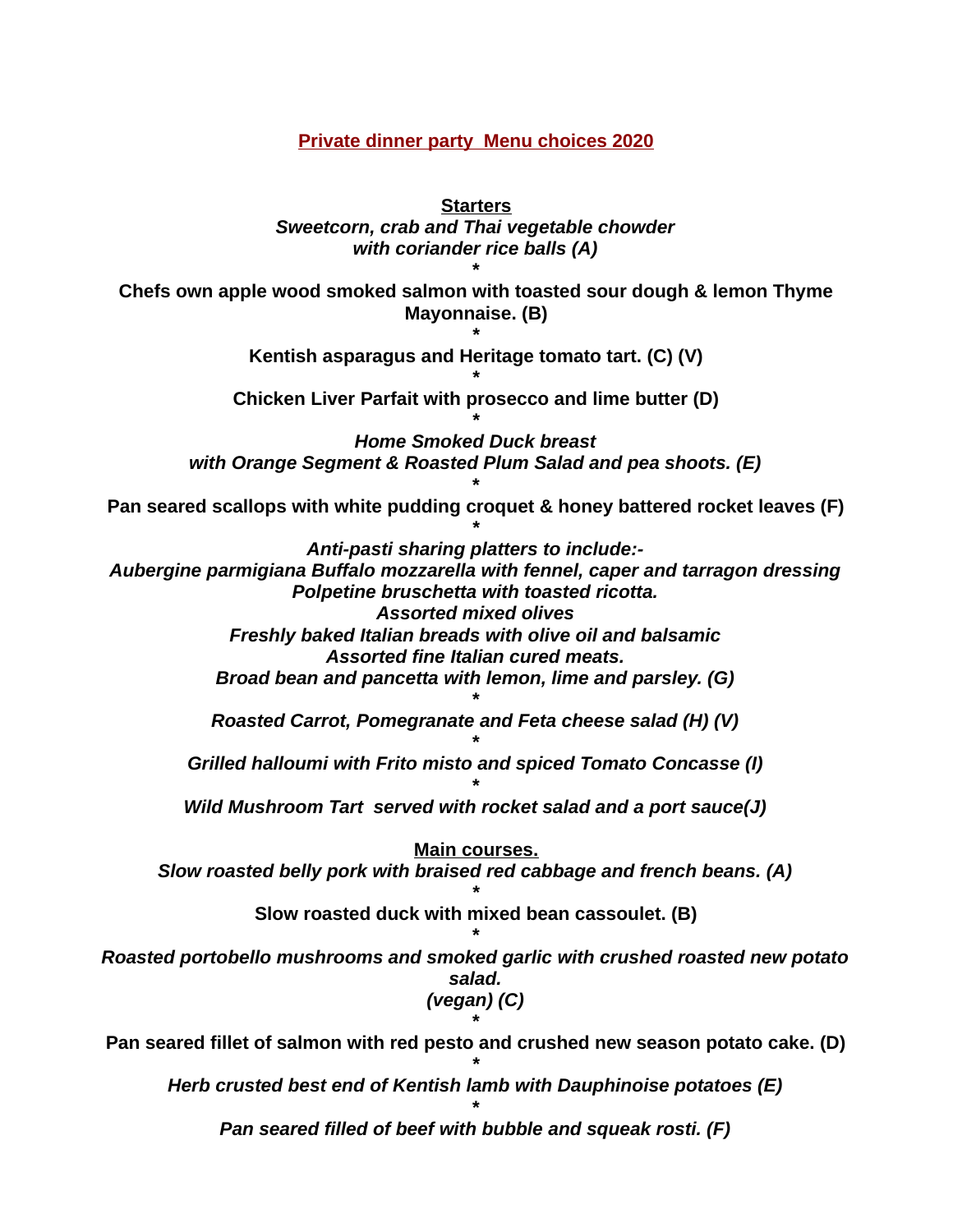*Poached fillet of wild sea bass on a bed of samphire and dressed with balsamic and rosemary vinaigrette. (G)*

*\**

*Spaghetti with artichoke and oyster mushroom sauce and local truffle. (Vegetarian) (H)*

*\**

 *Slow roasted Dauphinoise potatoes with Sun dried tomato and goats cheese.(vegetarian) (I) \**

 *Pan fried Cod loin served with grilled heritage tomatoes and griddle polenta. (J)*

## **Desserts.**

**Classical Salted caramel and chocolate tart.(A) \* Lemon tart with lemon, lime and vanilla cream(B) \* Light and Dark Chocolate mousse with sea salt. (C) \* Chefs own Strawberry tart with Chantilly cream (D) \*** *Home made Banoffee cheese cake with mixed berry soup.(E) \* Filled Strawberry shortbread with double cream and strawberries.(F) \* Home made rich chocolate torte. (G) \** **Kentish Artisan cheese board. (H) \* Pot Au Chocolate (I) \* Deep Fried Ice Cream (J) (V) VEGETARIAN**

**Waiting staff charged at £23.00 per hour + vat (optional)**

**vat charged at the standard 20% rate. Mix and Match dishes Available with additional Subsidy and subject to availability.**

*\**